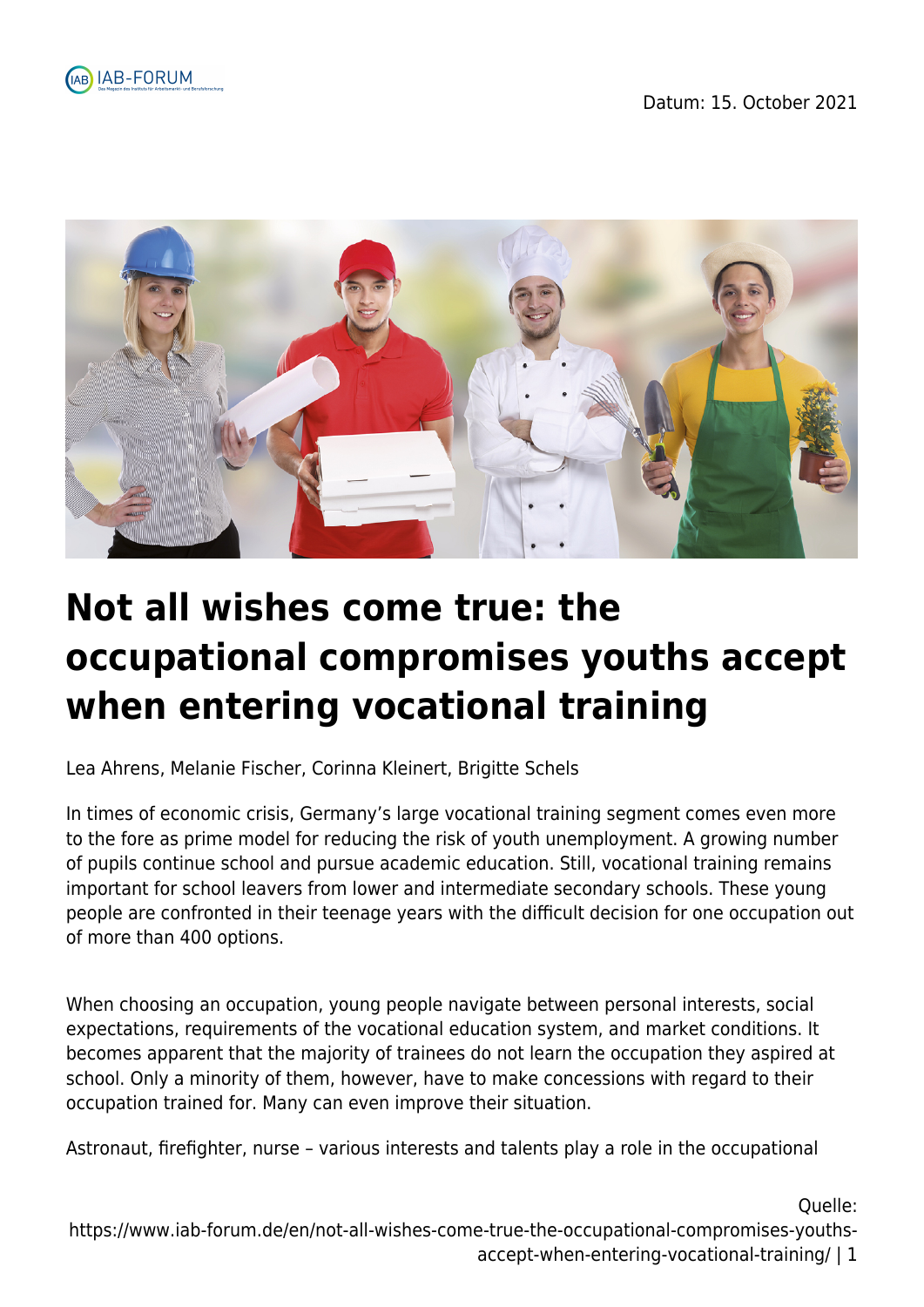

choices of young people. Youths also consider the social status of a given occupation and whether they anticipate positive feedback from their family and friends. This is the result, for example, of a 2015 [study for German students by Verena Eberhard, Stephanie Matthes and](https://www.emerald.com/insight/content/doi/10.1108/S0195-631020150000031008/full/html#loginreload) [Joachim Gerd Ulrich.](https://www.emerald.com/insight/content/doi/10.1108/S0195-631020150000031008/full/html#loginreload)

Income and prestige are important to youths, though not solely. Skill level, job security, and aspects of compatibility with family and private life are important factors for choosing their occupation as well. However, some of these factors are weighted slightly differently among young men and young women. A [2015 study by Anne Busch-Heizmann s](https://link.springer.com/article/10.1007/s11609-013-0220-9)hows, for example, that job security, income and career opportunities are more important to young men than to young women. However, there are no gender-related differences in other aspects such as work-life balance.

There are a number of vocational orientation programmes in Germany to support youths in developing realistic occupational ideas and objectives. Youths feel the pressure to prepare well for occupational choice. They do not take it for granted to make their occupational aspirations a reality, this is how the youth researcher [Klaus Hurrelmann sums up the results](https://www.hertie-school.org/en/news/research/detail/content/study-young-east-and-west-germans-still-see-career-prospects-as-sharply-divided) of a 2019 study on career orientation. When young people are searching and applying for a vocational training position at the latest, they come face to face with the formal requirements of the German vocational education system (see the info box "Germany's vocational education system"). If their efforts in the application process are not successful for the initially aspired occupation, they might have to consider other occupations.

Against this background, the question arises as to whether young people know enough about the opportunities and requirements of the vocational education system in order to be able to evaluate their chances appropriately in advance. Therefore, they are frequently forced to accept compromises in their choice of an occupation trained for. If, for example, their occupational aspirations are too ambitious, they have to settle for training positions that are available more easily. At least, a [2009 study by Martin Tomasik, Sam Hardy, Claudia Haas,](https://www.sciencedirect.com/science/article/pii/S0001879108000961?via=ihub) [and Jutta Heckhausen](https://www.sciencedirect.com/science/article/pii/S0001879108000961?via=ihub) shows that youths who lower their aspirations during the last school year increase their chances for a training position. In light of the broadness of the vocational education system and the manifold occupational alternatives, it is not easy for young people to realistically assess their opportunities and the competition for a training position.

# **Supply and demand often do not match on the**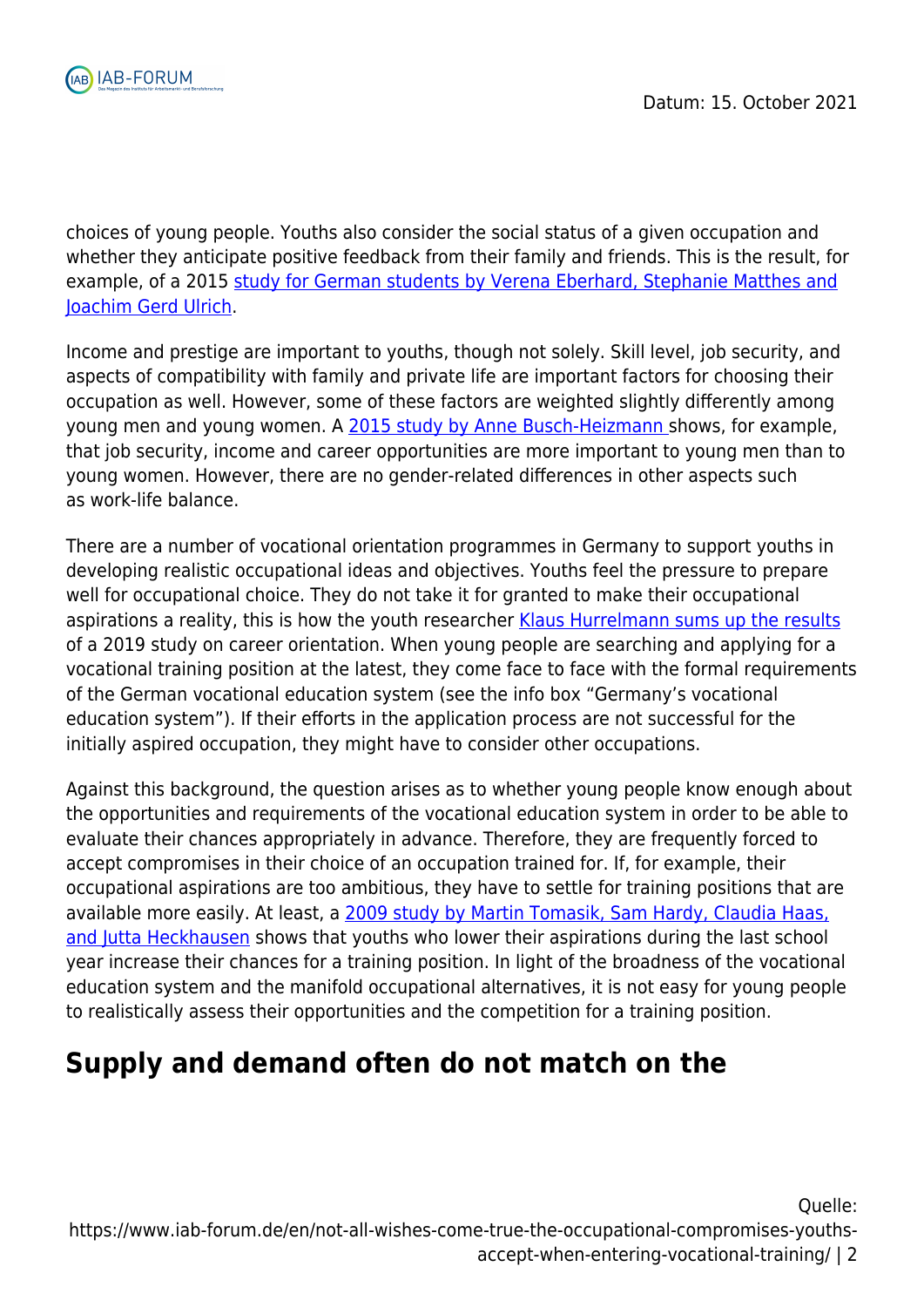# **vocational training market**

Over the past decade, matching problems have become noticeable on the apprenticeship market, as documented in the [vocational training reports by the Federal Ministry of Education](https://www.bmbf.de/de/berufsbildungsbericht-2740.html) [and Research](https://www.bmbf.de/de/berufsbildungsbericht-2740.html) and addressed in recent research such as a [2019 study by Sandra Dummert,](https://www.iab.de/389/section.aspx/Publikation/k181213j04) [Ute Leber, and Barbara Schwengler](https://www.iab.de/389/section.aspx/Publikation/k181213j04). At the beginning of the vocational training year 2019, there were approx. 70,000 applicants without a training position and approx. 50,000 vacant vocational training positions. While the number of unplaced applicants has decreased slightly over previous years, the number of vacant training positions has increased steadily. Despite the generally positive economic development up to the beginning of 2020, the matching problems increased. The unemployment rate declined slightly during the 2010s, in the group of people under the age of 25 it decreased from 6 percent in 2011 to 4.5 percent in 2019.

The development on the vocational training market is characterised not least by the phenomenon that a growing number of young people aspires academic education. However, about 500,000 young people start an apprenticeship every year, and another 200,000 start a school-based vocational education. In recent years, there has been a high consistency in the vocational training system. Nevertheless, not all occupations offered are equally attractive and promising for youths. Sometimes, employers have requirements not always corresponding to the candidate situation. Finally, there are regional differences on the vocational training market which also contribute to the imbalances observed.

In some occupations, the number of applicants is higher than that of training positions. For example, the number of young people who want to become photographers or media designers is higher than the number of training positions. And vice versa, for example, the number of vacant positions in the field of "food production and sale" is higher than the demand. The numbers, however, refer to the market for apprenticeships only. Systematic data on supply and demand do not exist for training positions in the school-based vocational education system, where specialists in health, educational, and social occupations as well as assistants (for example commercial or chemistry/technical assistants) are trained.

# **Compromises in their choice of occupation are a reality for most trainees**

Evaluations from the [National Educational Panel](https://www.neps-data.de/Data-Center/Data-and-Documentation/Start-Cohort-Grade-9/105157-NEPSSC41000) show to what extent youths are trained in an occupation that differs from their original occupational aspiration. Trainees in establishments and fully-qualifying schools who left the tenth grade of lower or intermediate secondary

Quelle: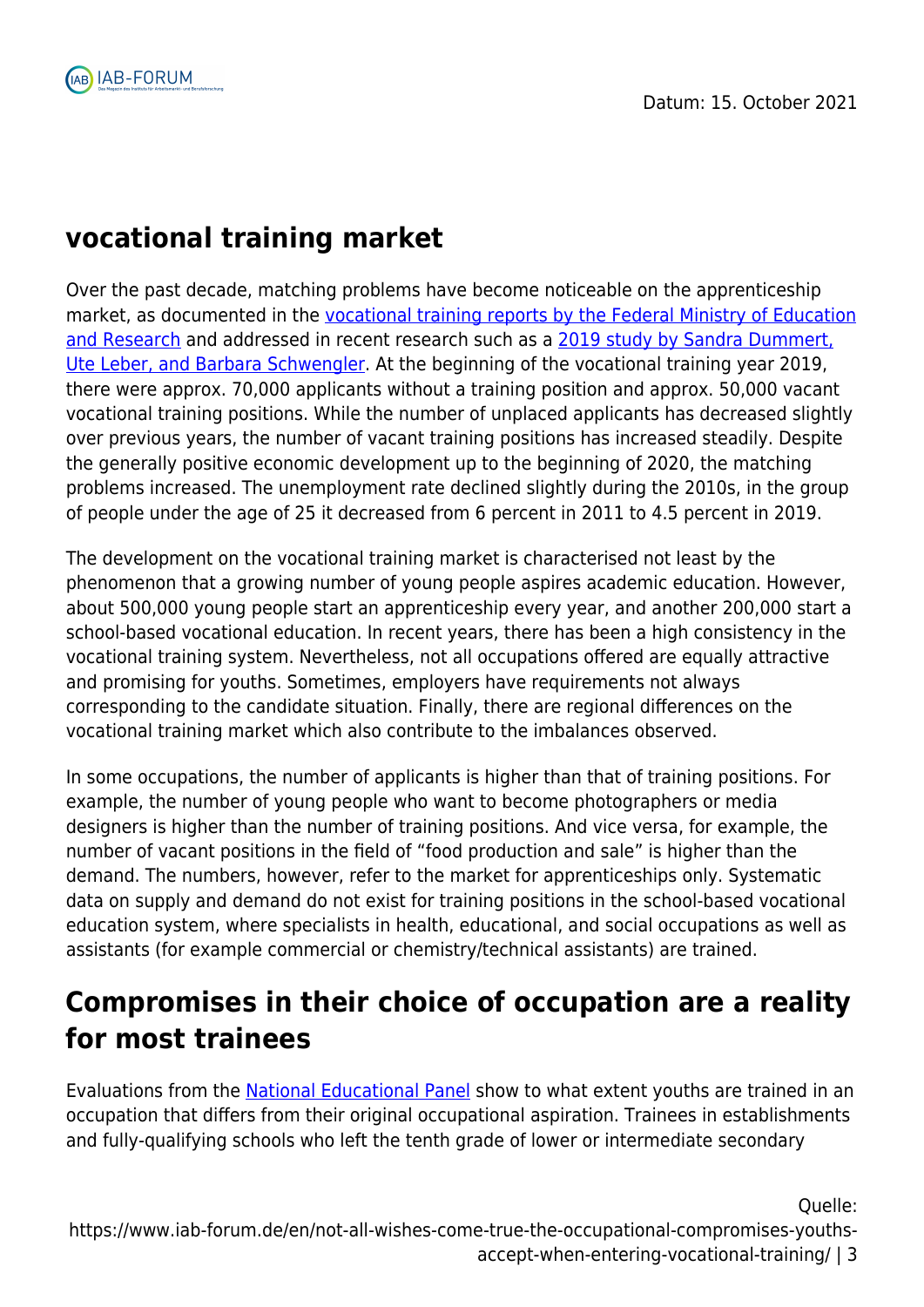

school in 2012 or later were examined (see info box "Data"). At the end of the ninth grade at school, these trainees were asked what occupation they will probably take up one day. About half of the trainees surveyed took up an occupation that did not match their occupational aspirations specified at school. For another third, there was no information on the occupational aspiration from ninth grade available – for example, because they had not formulated any or no specific occupation. 16 percent of the trainees examined entered vocational training in their original favourite occupation.

# **Compromises in the choice of an occupation trained for are not necessarily associated with concessions**

But what exactly do the compromises look like when taking up vocational training? The fact that occupations differ in several dimensions allows for differentiated insights into the types of compromises accepted. For example, a medical assistant trainee who originally wanted to become a nurse might have to cope with lower wages, but on the other hand may not have to work weekends or night shifts.

In the following, the differences between the occupations trained for of youths and the occupational aspirations they had at school are described using eight indicators. Dimensions of interest here are those that are relevant for the later social position of the young people in society. Therefore, traditional socioeconomic status indicators such as wage, prestige, and qualification level in the occupations as well as security due to employment stability and career prospects, which exist particularly in large establishments, are analysed. Additionally, social fit of occupational life via socially compatible working hours without regular weekend and shift work as well as the compatibility of private life and career due to part-time options are important. Since this is closely related to the occupational labour markets for men and women, the share of women in a given occupation is analysed as well.

Along the differences between the occupation trained for and the occupational aspiration from school days, five typical compromise patterns can be identified (see "Methods" info box). These reflect the differentiated options during the occupational choice process (see table).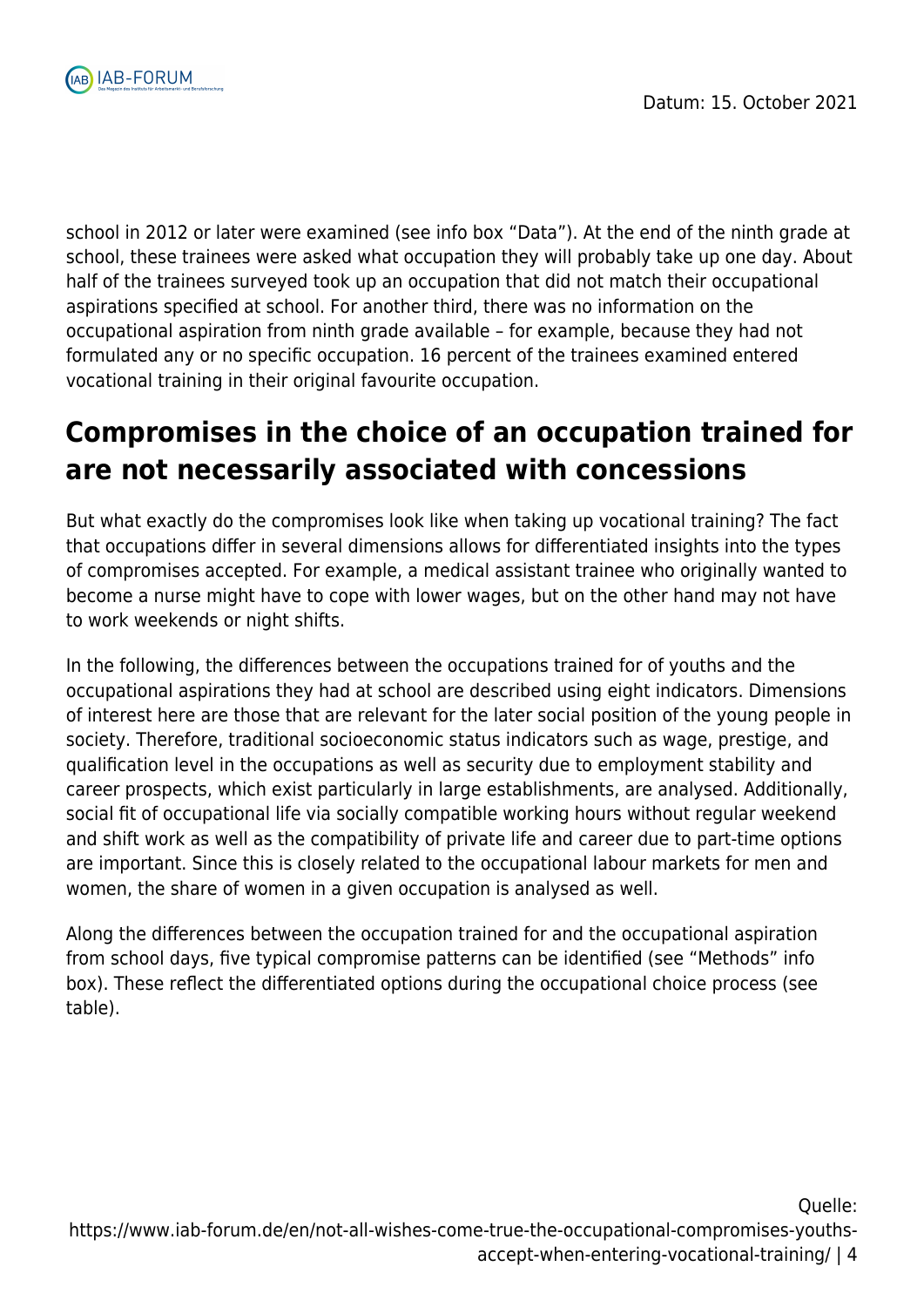### Tab.: Patterns of compromises between occupation trained for and occupational aspirations from school days, according to occupational dimensions

| <b>Dimension</b>                         | Pattern |                |             |             |           |
|------------------------------------------|---------|----------------|-------------|-------------|-----------|
|                                          | 1       | $\overline{2}$ | 3           | 4           | 5         |
| Wage                                     | 0       | $+$            | -           | $+$         | __        |
| Prestige                                 | 0       | $+$            | 0           |             | __        |
| Qualification level                      | 0       | $+$            | 0           |             | --        |
| <b>Employment stability</b>              | 0       | $+$            |             |             |           |
| Career options                           | 0       | $+$            |             | 0           |           |
| Socially compatible working hours        |         | $+$            | $\mathbf 0$ | $\mathbf 0$ |           |
| Compatibility of career and private life | 0       | 0              | $++$        |             | $\ddot{}$ |
| Share of women                           | 0       | 0              | $++$        | --          | $\ddot{}$ |
| n                                        | 784     | 308            | 340         | 283         | 201       |

Legend:

0 marginal differences between occupation trained for and occupational aspiration

 $\ddot{}$ slightly better conditions in the occupation trained for as compared to the occupational aspiration

++ disproportionately better conditions in the occupation trained for as compared to the occupational aspiration

slightly worse conditions in occupation trained for as compared to occupational aspiration

disproportionately worse conditions in the occupation trained for as compared to the occupational aspiration

Source: National Educational Panel Study (NEPS), Starting Cohort Grade 9, Scientific Use File version 10.0.0. @ IAB

Some of the five patterns identified differ between young men and women (see figure):

- Trainees in occupations that are similar to their occupational aspirations from school days (Pattern 1): The trainees in this group are trained in an occupation with very similar characteristics to the aspired occupation from their school days. The only difference: the occupation trained for is somewhat less commonly characterised by socially compatible working hours than the occupation aspired at school. There is no difference between young men and women in this group.
- Trainees in occupations with better conditions (Pattern 2): The trainees in this group are trained in an occupation presenting them with better conditions in all dimensions analysed here than they could have expected in the occupation they favoured in the ninth grade. With their occupation trained for, they get a higher income and prestige, as well as a more secure working place and better career options with better working

Quelle: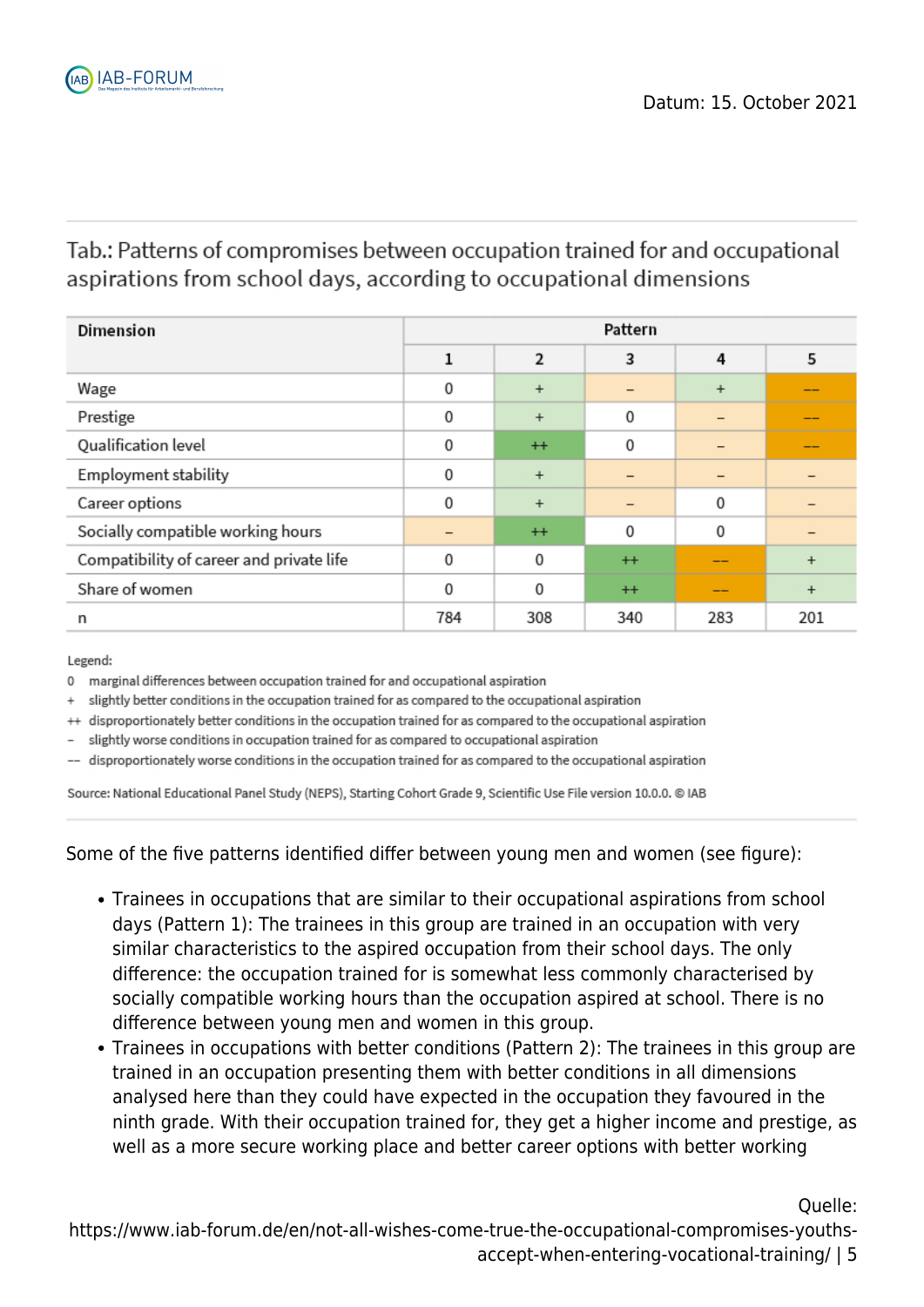

hours as compared to their originally aspired occupation. Women are overrepresented in this group.

- Trainees in occupations with marginal wage cuts and better compatibility of career and private life (Pattern 3): The trainees in this group take up occupations where they have to expect lower wages and which offer worse career prospects in large establishments as compared to the occupation aspired at school. With regards to prestige and job security, their occupation trained for, however, has a similar standard. They train in occupations with a higher share of women and which are associated with better compatibility with family commitments and private life since there are more part-time options. Also in this group, there is a higher-than-average number of young women.
- Trainees in occupations with marginally lower prestige but slightly higher wages (Pattern 4): As compared to their occupational aspirations from school days, the trainees accept minor cuts in prestige and job security. However, they get slightly higher wages in their occupations trained for. Part-time options are less common here. Disproportionately more young men are in this group.
- Trainees in occupations with significantly worse conditions than in the aspired occupation at school (Pattern 5): These trainees enter occupations that put them in a worse position than they have aimed for at school. They accept concessions especially regarding wage and prestige, but also in view of job security, career opportunities and working hours. The ratio of young men and women is balanced in this group.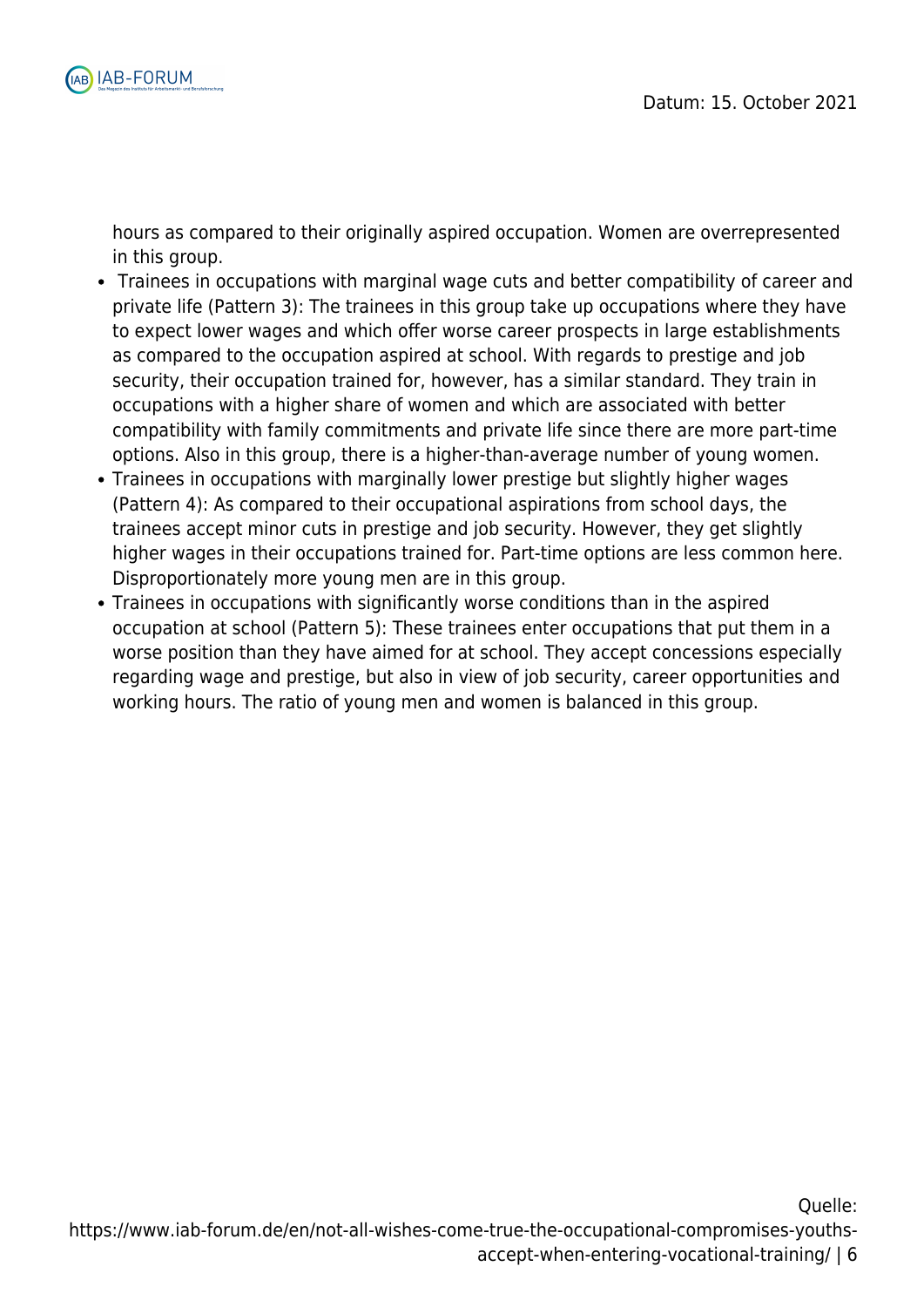

### Fig.: Gender distribution in the patterns of compromises in the transition to vocational training

In percent



With regard to the distribution of the compromise patterns, the trainees in occupations similar to their occupational aspirations (Pattern 1) are with approximately 40 percent by far

Quelle: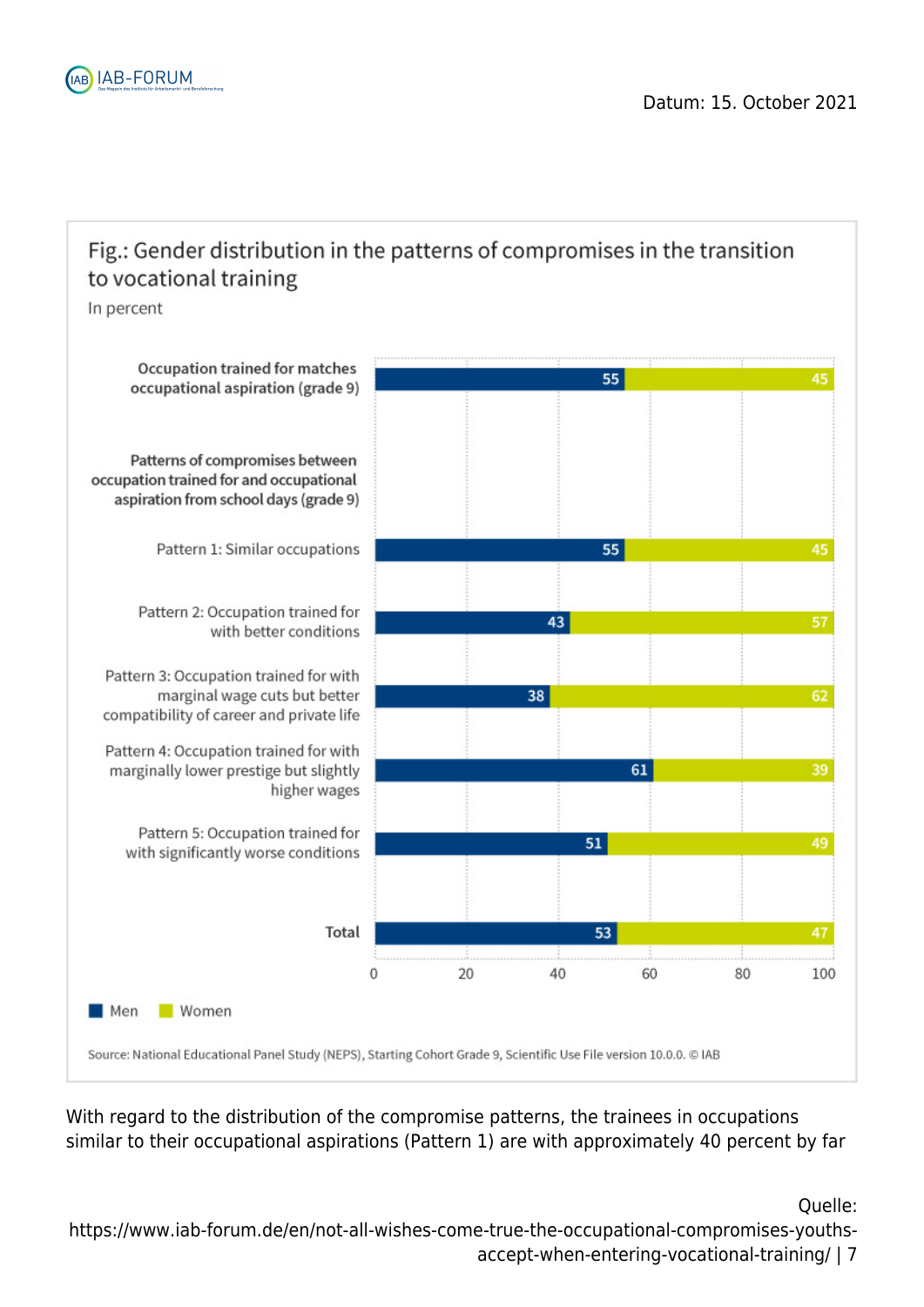

the largest group among the trainees who had to make compromises. In contrast, the trainees who are in occupations with significantly worse conditions than in the aspired occupation at school (Pattern 5) are the smallest subgroup with approximately 10 percent. The other patterns comprise approximately 15 to 17 percent, respectively, of the trainees surveyed here.

The manifold facets of accepting compromises when transitioning from school to occupational life reflect the readiness for adjustments as well as the youths' opportunities on the vocational training market. Although the youths specified concrete occupational aspirations already at school, searching for a training position and deciding for an initial occupation is associated with further efforts. Along the occupational status dimensions analysed here, it can be seen how decisive this step is for further opportunities in life.

Further analyses pursue the question of social differences in the patterns of accepting compromises. Initial results point to the significance of school-leaving qualifications and school grades while the family background and the resulting support options when transitioning from school to work are of little additional significance.

As compared to trainees from intermediate secondary school, trainees from lower secondary school accept compromises more frequently, but also in this case not only towards occupations with worse conditions. Already during their school days, their aspirations are lower. In comparison, trainees having ambitious aspirations in the ninth grade, especially in view of academic occupations, make concessions, because there is no occupational equivalent in vocational training at first. Whether they pursue the academic track later on is currently still an unanswered question.

Moreover, the compromise patterns shown are partly gender-specific. More men choose slightly better paid occupations having less prestige and job security. Young women, in contrast, tend towards occupations that are better compatible with family commitments and rather accept occupations with worse career opportunities than men. These compromise types play a particularly important role in the segment of apprenticeships in crafts, industry, and commerce which are rather male-dominated, as well as in the school-based vocational training segment of pedagogy, social and health occupations which are rather femaledominated.

# **Conclusion**

In the transition from school to vocational training in Germany, there is often a discrepancy between the occupational aspirations young people had at school and the occupations they

Quelle: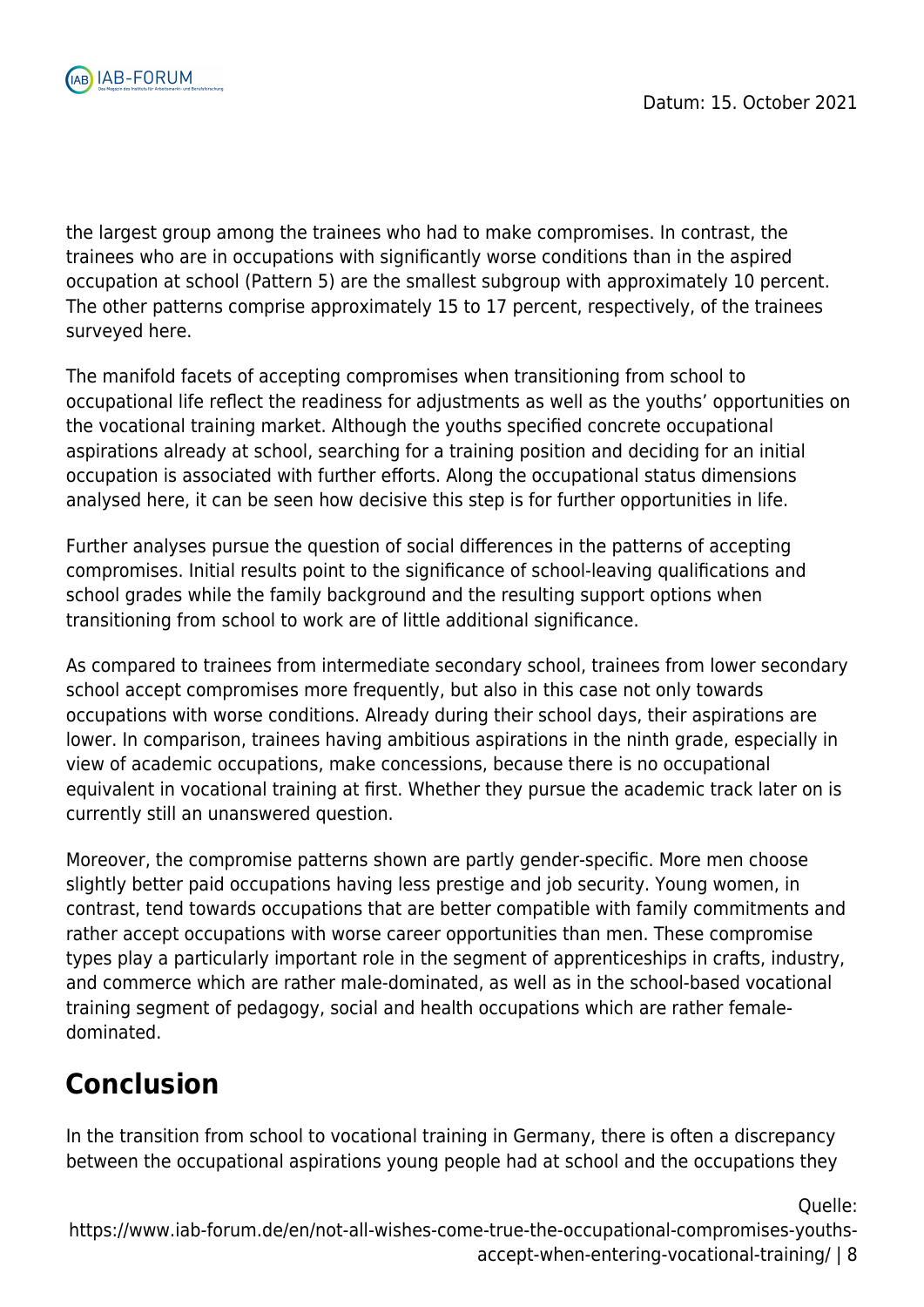

actually train for. Most young people who enter vocational training after lower or intermediate secondary school make compromises and do their vocational training in a different occupation from that they aspired in the ninth grade.

Many trainees are able to establish themselves in occupations very similar to their occupational aspirations from their school days. Only a relatively small group has to make considerable compromises and accepts concessions on the occupational dimensions, such as income, career options, and computability with social life, which are relevant for their later social status. Other trainees even reach occupations with better conditions as compared to their original occupational aspirations.

The compromise types describe one piece in the puzzle in the German model of transitioning from school to work. Internationally, the strong vocational training system attracts attention in its function as an entry labour market that provides a smooth transition for many young people and particularly integrates low-qualified young people. On the one hand, schoolleavers interested in vocational training find diverse occupational opportunities. On the other hand, in the competitive system, many have to give up their initial occupational aspirations.

Currently, many youths ask themselves how the Covid-19 crisis might affect their opportunities in the choice of occupation. According to the statistics of the [Federal](https://www.iab-forum.de/en/glossar/federal-employment-agency/) [Employment Agency](https://www.iab-forum.de/en/glossar/federal-employment-agency/), slightly fewer vocational training positions than in the previous year were reported in 2020. A decline in in-company vocational training positions was reported above all in metal and electrical engineering occupations, the hairdressing trade, in the food service and hotel industry, in commercial motor traffic as well as in computer sciences and the commercial sector. Although the vocational training market has recovered in parts with the start of the new training year in autumn, the youths have probably been experiencing a noticeable limitation in selection options in the current crisis situation. The pressure to make compromises might further increase. There is much to suggest that the manifold compromise patterns outlined here will also exist in the future.

# **Info Box**

### **Germany's vocational education system**

The vocational education system in Germany comprises fully-qualifying job-specific vocational training in over 400 different occupations. Vocational training can take place in two forms: first, apprenticeships in the so-called dual system, i.e. in-company vocational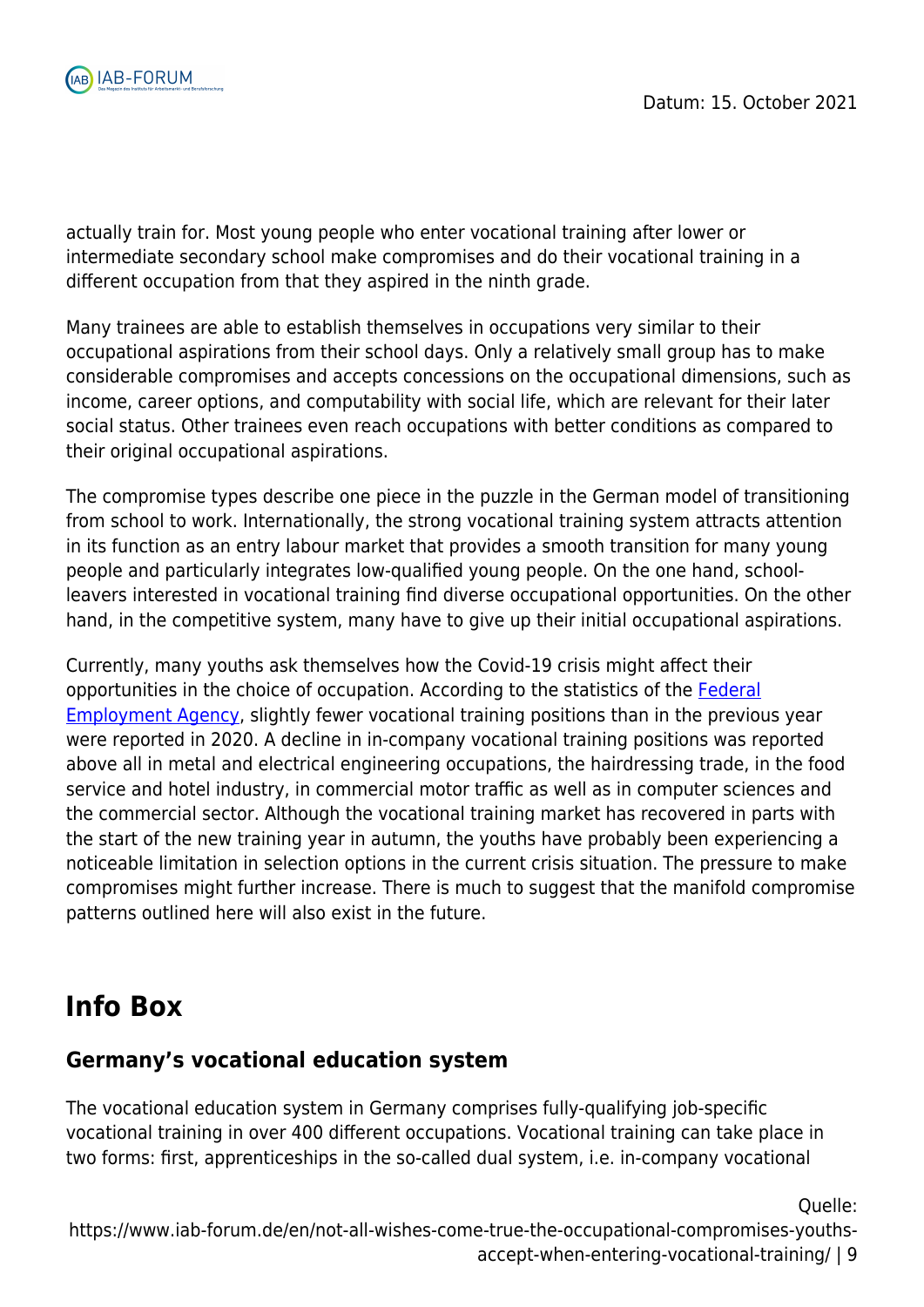

training is complemented with days in vocational schools, or, second, in fully-qualifying vocational schools. In 2019, there were approx. 490,000 new vocational training contracts in the dual system, while approx. 238,000 young people started school-based vocational training.

### **Data**

This paper uses data from the [National Educational Panel \(NEPS\), Starting Cohort Grade](https://www.neps-data.de/Data-Center/Data-and-Documentation/Start-Cohort-Grade-9/105157-NEPSSC41000) [9.](https://www.neps-data.de/Data-Center/Data-and-Documentation/Start-Cohort-Grade-9/105157-NEPSSC41000) From 2008 to 2013, NEPS data was collected as part of the Framework Program for the Promotion of Empirical Educational Research funded by the German Federal Ministry of Education and Research (BMBF). As of 2014, NEPS has been carried out by the Leibniz Institute for Educational Trajectories (LIfBi) at the University of Bamberg in cooperation with a nationwide network. A description of the study can be found in the [contribution by Hans-Peter](https://www.iab.de/en/publikationen/weitere-publikationen/weitere-publikationen-details.aspx/Publikation/k110810301) [Blossfeld, Hans-Günther Roßbach and Jutta von Maurice from 2011](https://www.iab.de/en/publikationen/weitere-publikationen/weitere-publikationen-details.aspx/Publikation/k110810301). As of 2014, NEPS has been carried out by the Leibniz Institute for Educational Trajectories at the University of Bamberg in cooperation with a nationwide network.

In this study, a representative sample of students in the ninth grade at regular schools in Germany was interviewed regarding their occupational history in the school year 2010/2011 for the first time, and regular interviews have taken place ever since. For the analyses presented here, 3,676 students among the participants were selected who completed school in the calendar year 2012 or later after tenth grade and took up vocational training during the observation period. The extent and distribution of compromise patterns described in this contribution is thus not representative for a specific year and is not weighted. The parameters still illustrate their relative significance among young people entering vocational training.

### **Methods**

To describe the acceptance of compromises, the first occupation trained for of the youths was compared with their realistic occupational aspiration from their school days. Both occupations trained for and occupational aspirations were linked with aggregated information on eight characteristics at the occupational level which were calculated from the Microcensus (MC) and/or the sample of the Integrated Employment Biographies (Stichprobe der Integrierten Arbeitsmarktbiografien, SIAB) for the years 2008 to 2010:

- Wage: median daily wage of dependent employees (SIAB)
- Prestige: magnitude prestige score (according to NEPS coding)
- Qualification level: proportion of employees under 30 with university entrance

Quelle: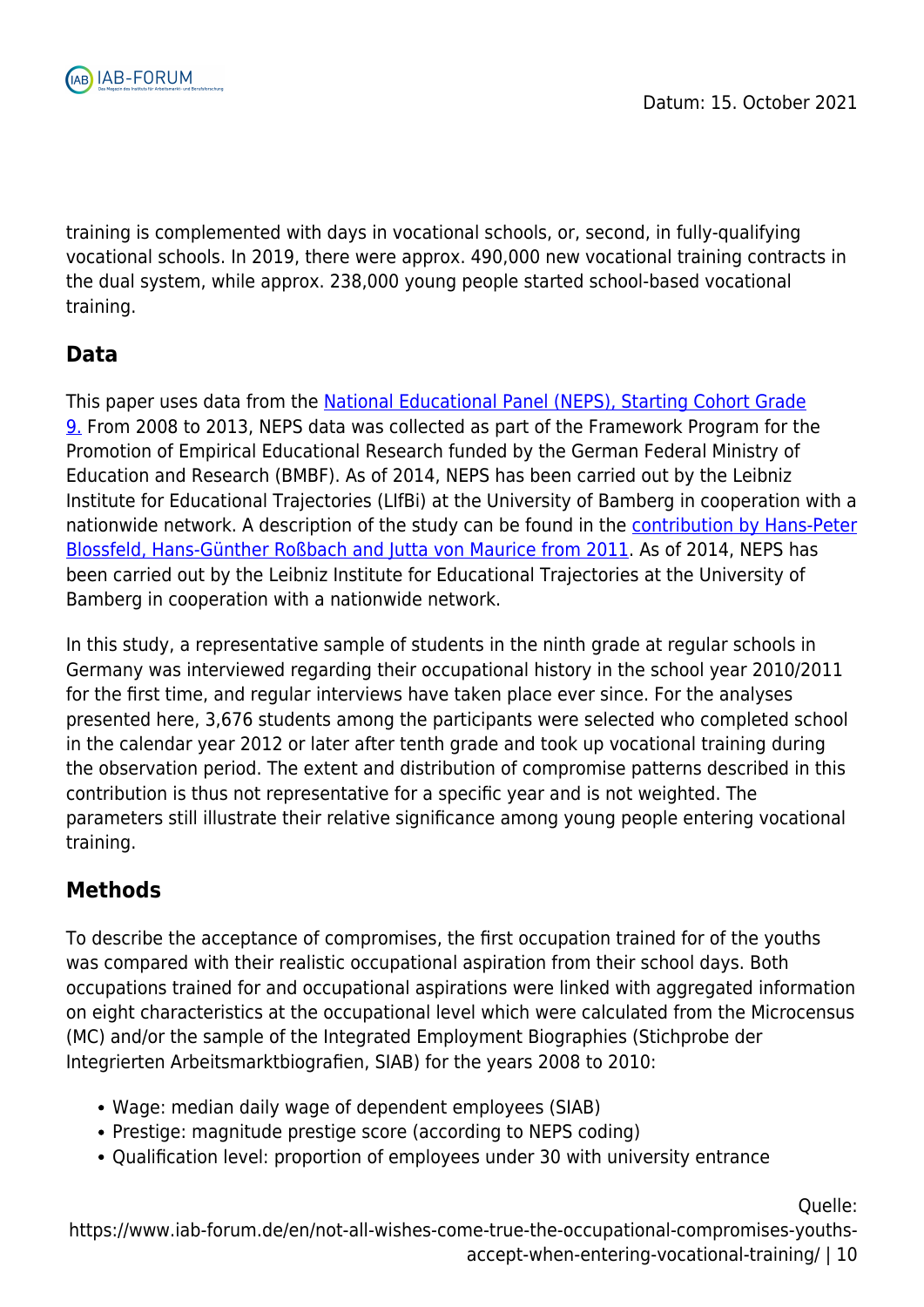

qualification (MC)

- Employment stability: inverse unemployment rate (MC)
- Career options: proportion of dependent employees in large establishments (>200 employees) (SIAB)
- Socially compatible working hours: inverse proportion of employees regularly working on weekends, at night or on holidays (MC)
- Compatibility of career and private life: proportion of employees in part-time employment (MC)
- Share of women (MC)

For each characteristics dimension, the difference between the occupation trained for and the occupational aspiration from school days was calculated. The differences in the eight characteristics dimensions are adopted in a cluster analysis. In this study, the cluster analysis identifies compromise patterns by summarising those trainees observed whose occupation trained for differs from their occupational aspiration in a similar way in all characteristics. To group the trainees, the hierarchic cluster process according to Ward as well as subsequently the partitioning K-Means process was applied.

### **Literature**

Blossfeld, Hans-Peter, Roßbach, Hans-Günther, von Maurice, Jutta (ed.) (2011): [Education as](https://www.iab.de/en/publikationen/weitere-publikationen/weitere-publikationen-details.aspx/Publikation/k110810301) [a Lifelong Process – The German National Educational Panel Study \(NEPS\)](https://www.iab.de/en/publikationen/weitere-publikationen/weitere-publikationen-details.aspx/Publikation/k110810301). Zeitschrift für Erziehungswissenschaft, Sonderheft 14.

Bundesministerium für Bildung und Forschung (ed.) (2020): [Berufsbildungsbericht 2020](https://www.bmbf.de/de/berufsbildungsbericht-2740.html). Bonn.

Busch-Heizmann, Anne (2015): [Supply-Side Explanations for Occupational Gender](https://doi.org/10.1093/esr/jcu081) [Segregation: Adolescents' Work Values and Gender-\(A\)Typical Occupational Aspirations](https://doi.org/10.1093/esr/jcu081), European Sociological Review, Volume 31, Issue 1, pp. 48–64.

Dummert, Sandra, Leber, Ute, Schwengler, Barbara (2019): [Unfilled Training Positions in](https://www.iab.de/389/section.aspx/Publikation/k181213j04) [Germany – Regional and Establishment-Specific Determinants.](https://www.iab.de/389/section.aspx/Publikation/k181213j04) In: Jahrbücher für Nationalökonomie und Statistik, vol. 239, no. 4, pp. 661-701.

Eberhard, Verena; Matthes, Stephanie; Ulrich, Joachim Gerd (2015): [The need for social](https://www.emerald.com/insight/content/doi/10.1108/S0195-631020150000031008/full/html#loginreload) [approval and the choice of gender-typed occupations.](https://www.emerald.com/insight/content/doi/10.1108/S0195-631020150000031008/full/html#loginreload) In: Imdorf, Christian, Hegna, Kristinn and Reisel, Liza (eds.): [Gender segregation in vocational education.](https://www.econbiz.de/Record/gender-segregation-in-vocational-education-imdorf-christian/10011483588) Emerald Group Publishing

Quelle: